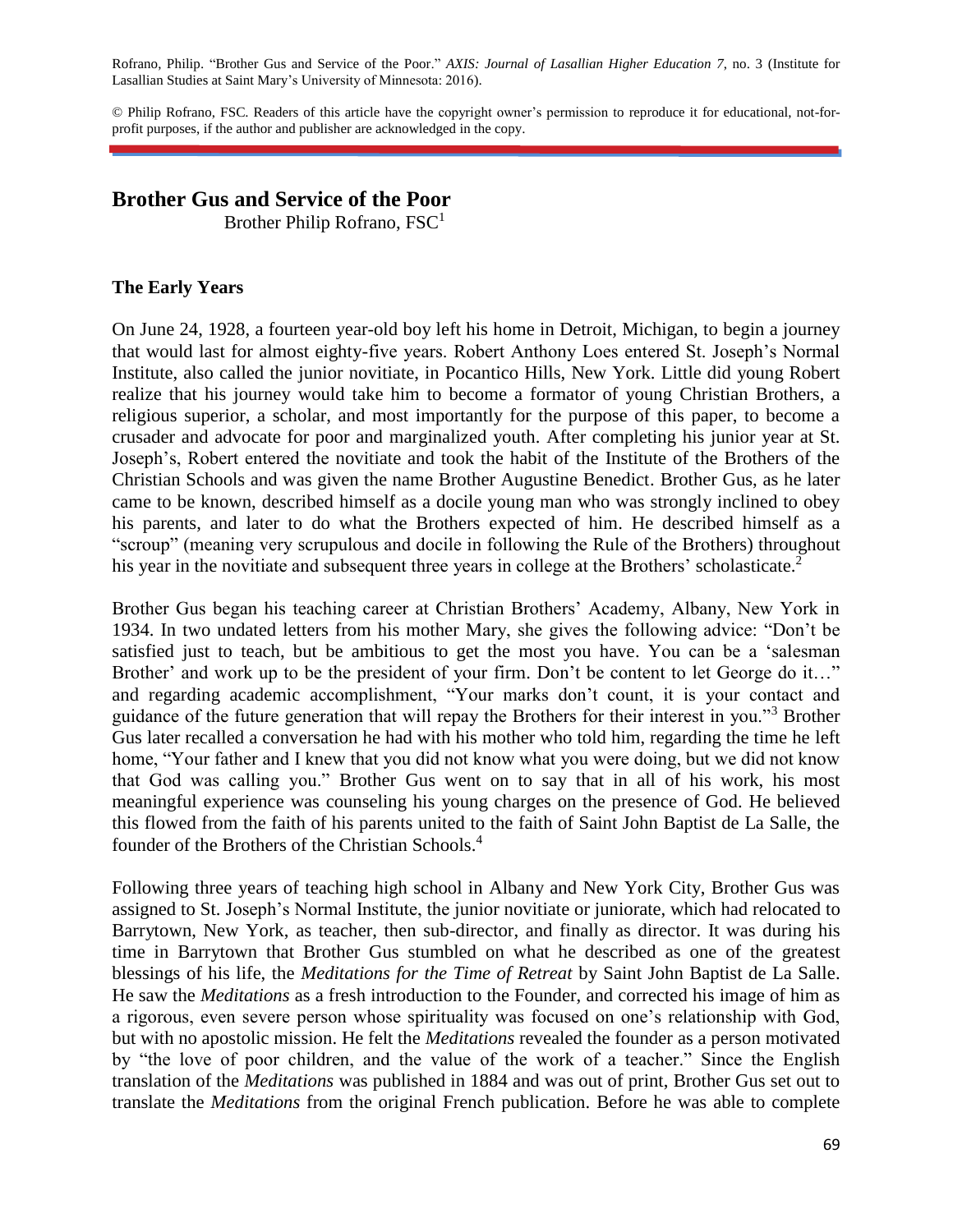the task, Brother Clair Stanislaus Battersby, an English Brother, published his translation in 1953. Brother Gus was able to work on an updated translation published by Christian Brothers Conference in 1994. He served at the juniorate until 1950, but spent 1946-47 at the second novitiate, a program conducted in Rome at the Brothers' Generalate.<sup>5</sup>

## **Lincoln Hall**

Brother Gus found that the second novitiate, like his first one, emphasized the seventeenthcentury French School of Spirituality, which focused on "annihilation of self," or self-denial and mortification with no emphasis on the mission of the Institute. In this spirit, Brother Gus requested an assignment to St. Patrick's Orphanage in Halifax, Nova Scotia, not because of a concern for poor orphans, but in the spirit of self-denial, he requested the assignment because it was the "Siberia" of the New York District and nobody wanted to go there. Brother Victor Lally, the Visitor (Provincial) assigned Brother Gus to Lincoln Hall in Lincolndale, New York instead. Brother Gus later described his assignment to "the Hall" as a special blessing where he was able to work with poor youngsters who were assigned to the residential school by the Family or Juvenile Courts for delinquent or unmanageable behavior. He recalls that he was especially blessed in having his classmate, Brother Steve O'Hara, as the Director and described this experience and Brother Steve as his "third novitiate" when he learned the real mission of the Brothers and that service to the poor was what Saint John Baptist de La Salle had in mind when he established the Institute. Brother Gus spent a total of 13 years at Lincoln Hall, with the exception of 1954-55, which was spent in Washington, DC studying for a degree in clinical psychology at the Catholic University of America. He was appointed executive director of Lincoln Hall in 1956 and remained in that position until 1963. Brother Gus boasted that he knew all 200 students at the Hall by name, and that he chaired their intake conferences and the regular case conferences where the progress of each individual youth was discussed with him and the staff that worked with him. He also developed a deeper understanding of and an appreciation for the *Meditations*, which he used in weekly conferences with the Brothers. Brother Gus later commented that he learned more at Lincoln Hall, along with the importance of serving the poor he also recognized how a gifted group of men, the Brothers, applied their talent and energy in working with the young men entrusted to their care. He also appreciated the value of the lay partners who not only worked directly in the program, but also the wealthy men and women who contributed to the support of this special work.<sup>6</sup>

## **District Service**

In 1963, Brother Leo Kirby, Visitor of the New York District, and Brother Joseph Finnegan, Visitor of the Long Island-New England District, appointed Brother Gus to be the director general of De La Salle College in Washington, DC, the joint scholasticate for the two Districts. There were over one hundred Brothers living there, including scholastics and faculty members doing graduate studies. Brother Gus had overall responsibility for the organization of the house, as well as serving as liaison with the two Districts and with the Catholic University of America, which the scholastics attended. In addition, he served as community director for two of the classes of scholastics. Brother Gus was director general during a time of transition both within the Catholic Church, a result of the Second Vatican Council, and in American society with the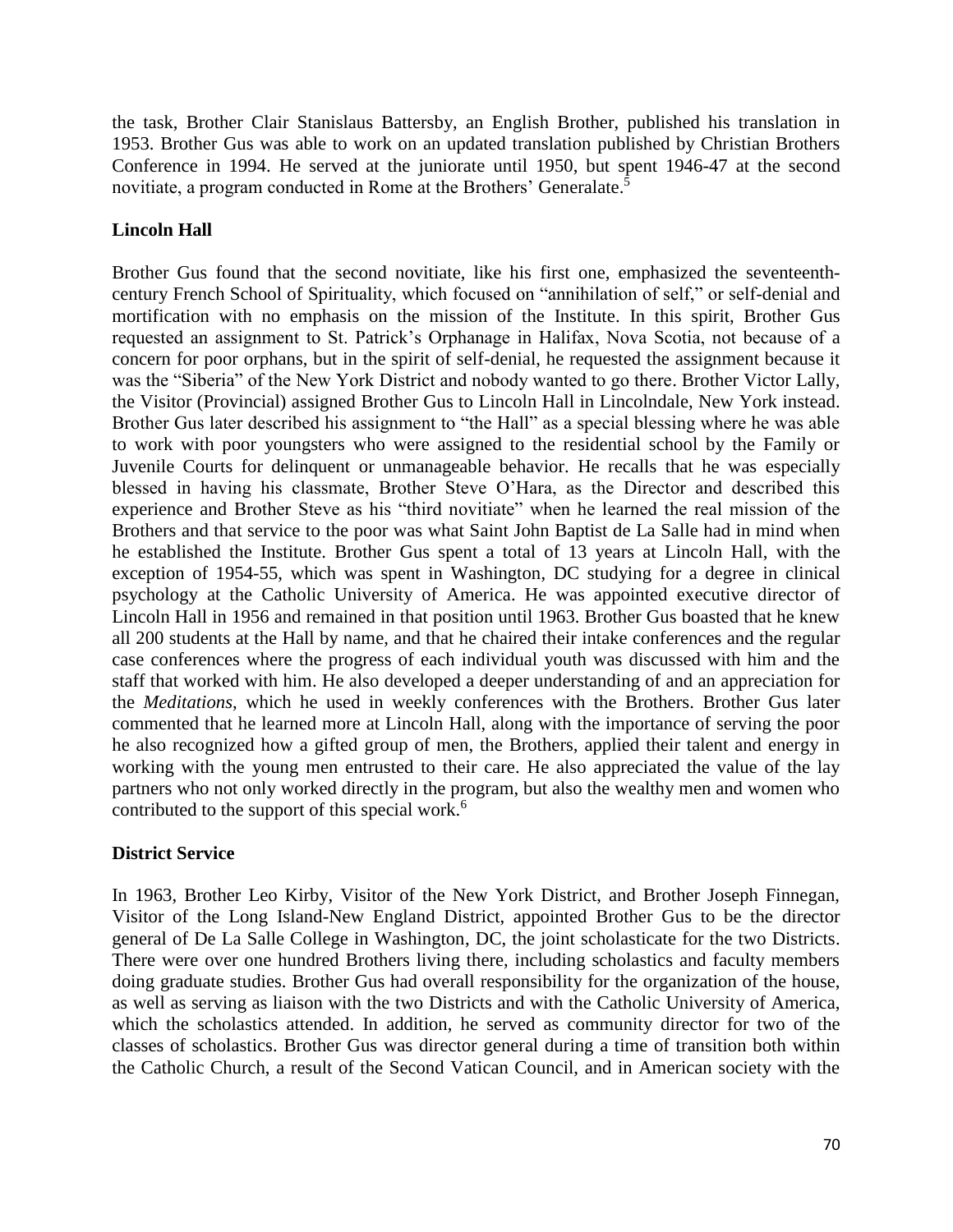Civil Rights Movement. Brother Gus and a number of scholastics attended the 1963 "March on Washington" when Dr. Martin Luther King, Jr. delivered his "I have a dream" speech.<sup>7</sup>

The Second Vatican Council required Religious Orders and Congregations return to their original charism in their apostolic activity, which for the Brothers of the Christian Schools is service to the poor through education. A General Chapter of the Brothers was held in Rome in 1966 and 1967 to enact legislation to synchronize the Institute with the requirements and teachings of the Second Vatican Council. During the first session of the chapter, Brother Leo Kirby was elected as an assistant superior general, and Brother Gus was appointed the Visitor of New York, and therefore an ex-officio delegate to the General Chapter. Brother Gus felt that it was his responsibility, given his experience at Lincoln Hall and the scholasticate, that due emphasis be given to service of the poor, as well as the concept of subsidiarity and personal responsibility in the lives of the Brothers.<sup>8</sup> In preparation for his attendance at the General Chapter, Brother Gus wrote a position paper on service to the poor in early July 1967, as a response to another paper entitled the "Finality of the Institute." The paper was initially accepted by a meeting of the United States Visitors in Memphis later that month and by the Commission II of the General Chapter at their meeting a few days later in Montreal. The paper was sent to all of the New York District communities in August of that year. The paper addressed the following three areas:

- 1) Schools in poor parishes (where the majority are racial minorities): It is desirable to have a community of Brothers teaching in a poor parish school in every city where there is a tuition school.
- 2) The establishment of residential schools for youth without homes or in need of placement away from home.
- 3) Missionary schools in developing countries.

Additional recommendations included private government-funded schools for slum children whom public schools are finding it hard to educate due to a lack of competent or motivated personnel, and afterschool programs for teens to keep them off the streets.<sup>9</sup> Brother Gus was disappointed that his plans to establish a government-funded school for poor children never materialized. He attempted a joint effort by contacting other religious congregations that sponsor schools, but was unable to develop a partnership. Another effort that went nowhere in developing programs for the poor was the formation of a committee of Brothers and lay educators from both the public and private sectors. Future Cardinal Theodore McCarrick was a member of this committee while he was working at the Archdiocese of New York. Brother Gus, probably unfairly, blames the failure of these initiatives on his own lack of leadership skill. As his second term as Visitor drew to a close in 1972, Brother Gus had several job offers. He was invited to do missionary work in Pakistan by the Visitor of that country, to be on the staff of the Sangre de Cristo Renewal Center in New Mexico, to be on the staff of the International Lasallian Center (CIL) in Rome, and to be executive director of La Salle School in Albany, New York. He stated that he only gave serious thought to the latter, and after consulting with the Superior General, Brother Charles Henry Buttimer, he went to Albany where he spent the next nine years serving poor and troubled at-risk boys in a residential school.<sup>10</sup>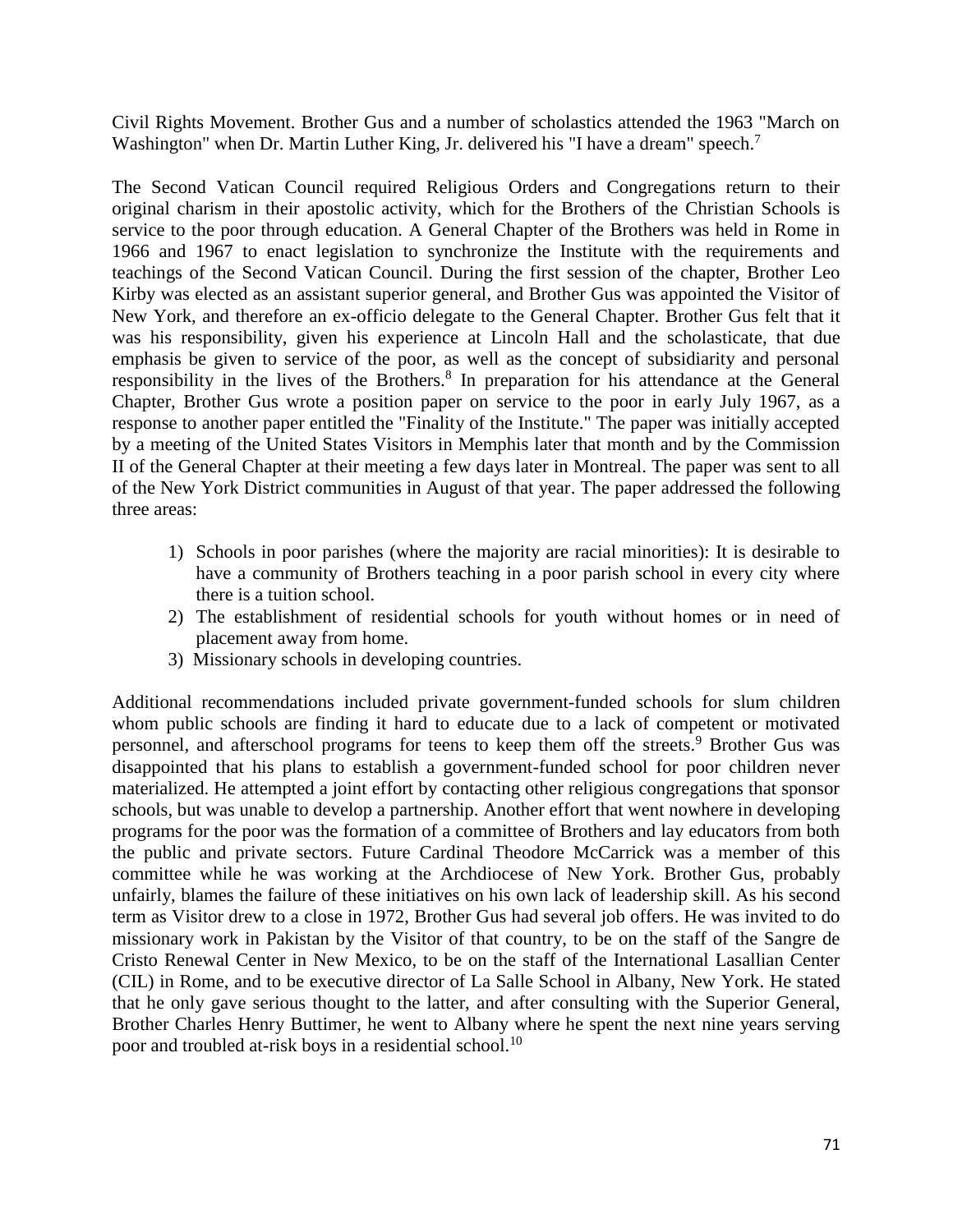### **The La Salle School Years**

Brother Gus assumed the reins of La Salle School in what would prove to be a very challenging time for child welfare, juvenile justice, and La Salle School, as well as the other residential programs for children and youth in the state of New York. The first crisis began 150 miles south of La Salle School in the form of the 1975 New York City fiscal crisis. Governor Hugh Carey, who took office in January 1975, approved a state bailout for New York City, which came close to bankruptcy in spring 1975, and established the Municipal Assistance Corporation (MAC) under the chairmanship of Felix Rohatyn. MAC was charged with restructuring city debt and overseeing its financial operations. However, as confidence in New York City's financial viability eroded, bonds issued by MAC lost value and the city came close to default on its debt again. It was widely believed at the time that a default by the city, whose bonds were sold throughout the world, would bring down at least 100 banks, and the state of New York would follow shortly into default. The city made plans to keep essential services running such as the police, the fire department, and hospitals while being unable to pay for other services such as education and social services. After an all-night negotiation on October 16, 1975, MAC Chairman Felix Rohatyn was able to convince Albert Shanker, president of the powerful United Federation of Teachers labor union, to invest \$150 million in city bonds from the teachers' pension fund. This gave the city, and by extension the state, a few more weeks of solvency.<sup>11</sup>

The city requested a bailout from the Federal government, but on October 29th President Gerald Ford said he would veto any legislation to bailout New York City. This led the New York Daily News to print its famous headline of October 30th, "Ford to City: Drop Dead." Ford reversed himself a few weeks later and the Federal government provided the needed bailout. It is widely believed that Ford lost New York's 41 electoral votes and therefore the Presidency a year later due to that Daily News headline.

Although La Salle School did not contract with New York City to provide residential services to youth, the financial health of the state of New York and the many upstate counties that had contracts with La Salle also suffered. Per diem rates were frozen for several years, which made cost of living adjustments for staff impossible. This was compounded by the loss of the number of Brothers available to staff programs like La Salle, putting even more financial pressure on religious institutions dependent on government funding.

A second external challenge came once again from New York City in the form of a class action lawsuit "Wilder vs. Sugarman" instituted in June 1973, and not finally settled until 1999. The lawsuit alleged that religious child welfare organizations using public money effectively discriminated against Black Protestant youth and children. The vast majority of agencies operated under Catholic or Jewish auspices, and by accepting primarily children of their own faith, they effectively left Back children who are mostly Protestant without services. Seventyseven agencies and their executive directors were named as defendants, as well as six city and state officials including their respective commissioners. Although La Salle School was not a defendant in the lawsuit, changes in the social service laws of the state affected all agencies with increased oversight and regulation during the ensuing years.<sup>12</sup>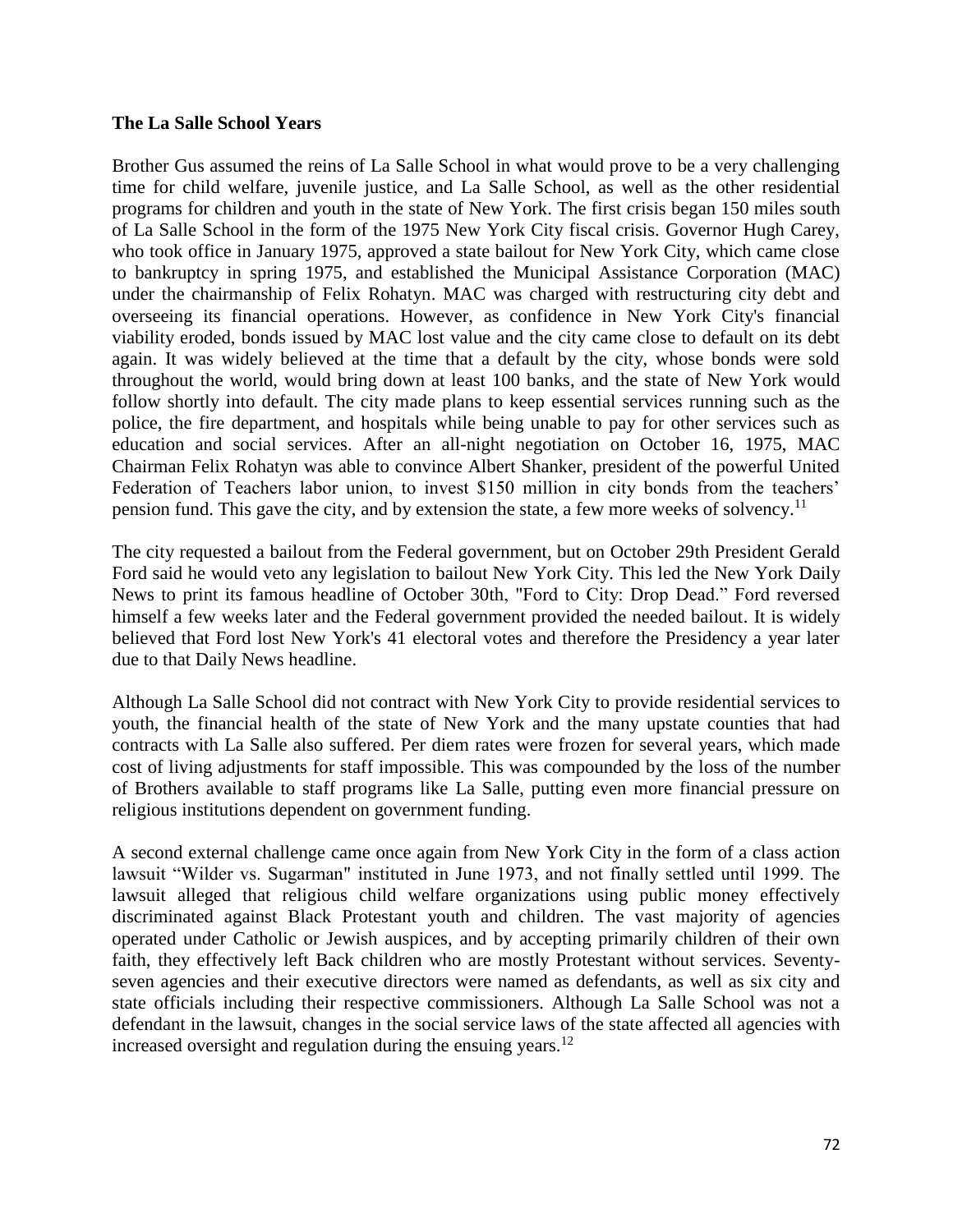A third challenge came from within the field of social work and child welfare itself. Research showed that children and youth were more effectively served in the least restrictive environment. If possible, children should be left with their family and services should be provided to the child and family in the home. If a child or youth had to be removed for safety reasons, communitybased foster homes or group homes were thought to be preferable to institutional programs. Even though La Salle School was located in a residential neighborhood, it was still considered an institutional program under the state definition. La Salle School was not located on a rural, walled-in campus, but all services including board and care, education, and mental health were provided on campus. Institutional programs could continue to operate if they became residential treatment centers and provided services to youngsters with the most severe mental health and behavioral challenges. These changes were codified in the New York State Child Welfare Reform Act of 1979.

Brother Gus believed there was still a need for programs such as La Salle School. He did not believe there could be a "one size fits all" approach to child welfare and juvenile justice programs, but that there should be a spectrum of services in order to meet the individual needs of youth and their families. Brother Gus testified before a temporary commission on child welfare in Albany, New York, on February 6, 1975, meticulously describing a typology of behavioral and mental health traits of adolescents and the intensity of services they require. He described the vast array of services provided by La Salle School beginning with the institutional program that consisted of one hundred youth living in five units. The youngsters were ages twelve through eighteen and were referred by county social service districts or Family Courts as dependent, neglected, delinquent, or persons in need of supervision. He described the middle and high school programs on campus as well as the team of psychiatrists, psychologists, and clinical social workers who provided mental health services to the youth in care. In addition, La Salle had three group homes, a day treatment program, a supervised independent living program for older youth, and he mentioned a plan to develop a specialized foster care program for a small percentage of La Salle's clients.

Brother Gus made it clear to the commission that the trend toward placing youth in group homes or foster homes was not the total answer for all adolescents in need of placement. He told them there was no doubt that the best place for a youngster was at home with family or with relatives. He argued that the least restrictive placement that could meet a youth's needs was desirable but, some have needs sufficiently severe enough that a higher level of care is indicated. He said that time and time again a youngster who needs a higher level of care is placed in a lower level of care, and the result is more harm than good. He described "very sick adolescents" who need care in a mental hospital or specialized residential facility where they would receive intensive services from mental health clinicians. He went on to say that between the psychiatric hospital and those who can be served in foster homes or group homes, there is a group of adolescents who need an institutional program such as La Salle. He defended the use of the word "institution," a term he admitted had recently fallen out of favor.

Brother Gus admitted to the commission there are disadvantages to institutional care, namely that residents do not get totally individualized attention from adults and they live in relatively large groups of peers. However, an advantage to institutional care is the structure provides greater control than can be achieved in a group home. Although La Salle was an open setting in the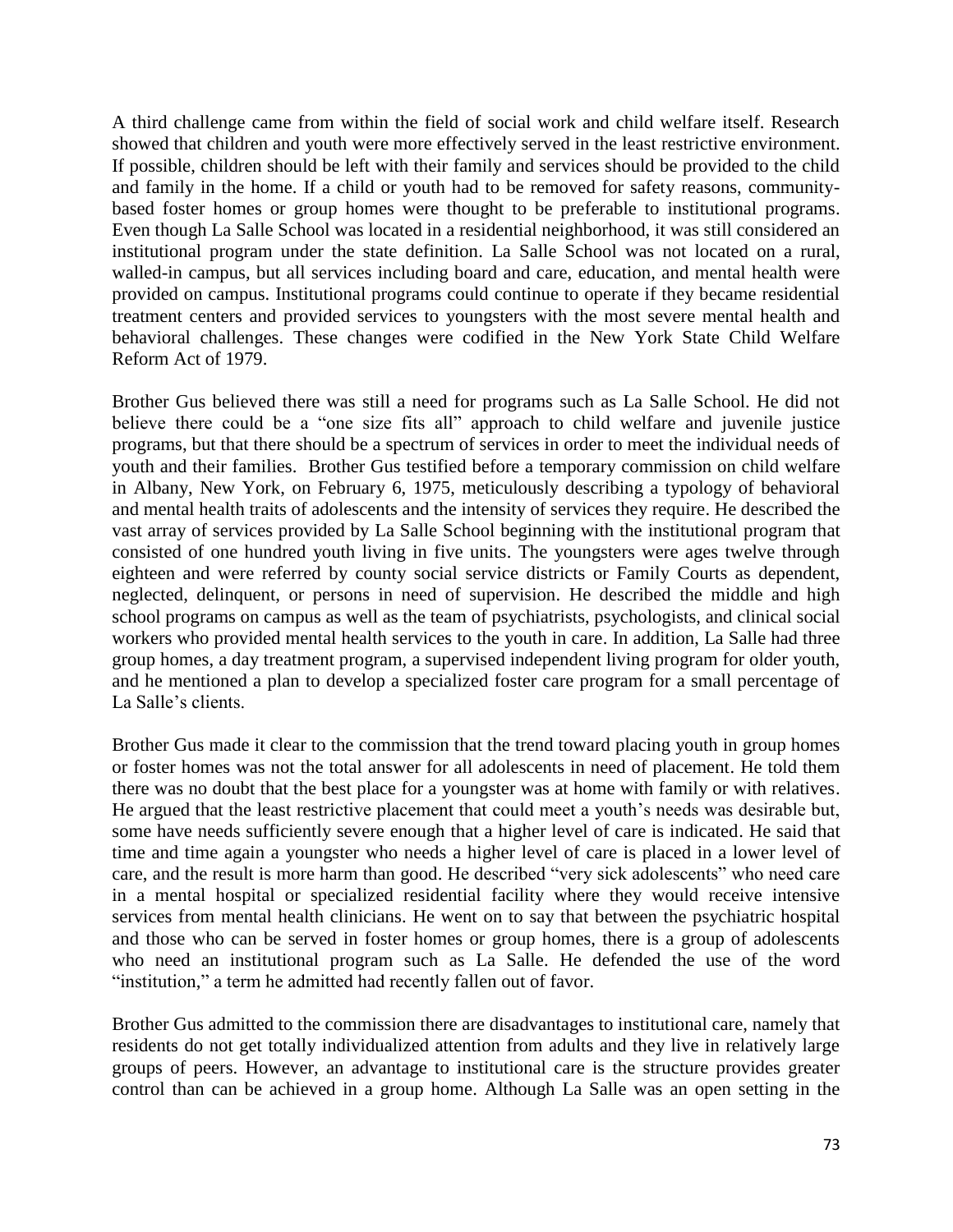middle of a city, there were geographical and architectural characteristics that also provided for a separation from the neighborhood. The size of the population also allowed for an on-campus school. He felt this controlled access to the community was beneficial for youngsters that lack the self-control to benefit from free access to the community. He went on to say that as the adolescent develops increased self-control, he could therapeutically transition to a less structured environment as he prepares to return home. One type of youth who requires this structured setting would be one who is prone to run away and get into "mischief" in the community. He goes on to describe additional advantages of an institutional setting for the commission, beyond the previously mentioned controlled and gradually increased access to the community. A second advantage is by virtue of the large number of residents, the environment provides neutrality and a moratorium from the demands of intimate and primary relationships. For those youth who have trouble forming trusting relationships with peers or adults, this setting allows them to step back and form more or less tentative relationships as their confidence grows. Brother Gus testified "practically all of the adolescents in need of placement outside of their own homes have had traumatic experiences over many years in the area of relationships." Brother Gus gave this testimony thirty years before the idea of "trauma-informed care" became practically universal in child welfare, and research that described the role of adverse childhood experiences on brain development! Brother Gus concluded his testimony with an optimistic prognosis for youth who are placed in the appropriate level of care and receive appropriate services to address their individual needs. $13$ 

Brother Gus was invited to make a presentation at a convocation assembled by the New York State Council of Voluntary Child-Caring Agencies (NYSCOVCCA), a statewide coalition of agencies, on April 26, 1977 at La Salle School, with recommendations on improving services to court-related (adjudicated) youth. Once again, as with his testimony on child welfare two years earlier, he questioned the wisdom of placing these youth in community-based programs because of their evident lack of self-control, which caused them to be adjudicated in the first place. He believed those adjudicated youth who did do well in a community-based group home probably either did not really need placement in the first place, or should not have come under court disposition at all. Although he believed these youth needed a certain amount of restriction, he felt the quality relationships with staff were crucial so the youth would understand and cooperate with the restrictive environment, begin to grow personally, and develop the responsibility and self-control that would permit return to their communities. On the other hand, too much restriction could be as counter-productive as too little restriction when working with delinquent youth. He named a number of upstate agencies that worked effectively with these youth, as these agencies had representatives attending the convocation. He also emphasized the role that day treatment could play in the lives of these young people and also named agencies such as La Salle that provided this service. There was a need for increased government funding, not only for residential care, but also for day treatment and aftercare. It was also very important that all parties who played a role in the lives of these youth maintain continuous communication, including probation officers, government social workers, agency workers, and the youth and his family. He deemed it especially important that communication with the education programs, either private or public, be maintained. He said there was a good deal of communication with the schools but that much more could be done through properly staffed and knowledgeable pupil personnel and guidance departments in both elementary and secondary schools. He recommended each agency continuously review its admission policies and services to be able to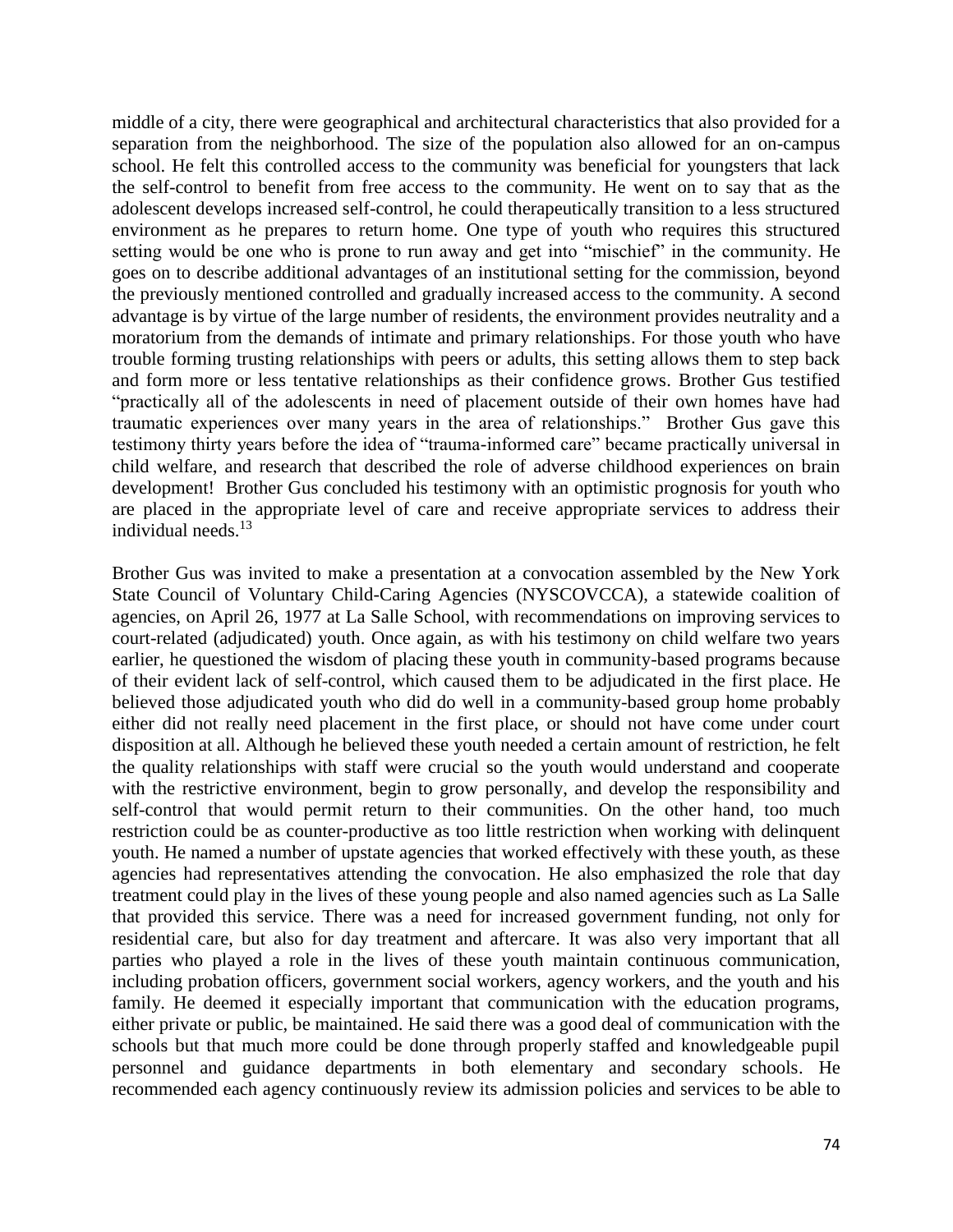change in order to meet the changing needs of youth referred. Because a wide range of programs is needed, there must be a high level of communication in all of the component parts of the system.<sup>14</sup>

Brother Gus was well respected among his peers in the New York State child-welfare community, particularly among the upstate executives, and was frequently invited to address assemblies of executives and board members. He was asked to share his ideas on the role of an executive director on the growth of a child-care agency. He told the assembly that the executive must have a temperament that is open to innovation and change. The executive must be involved in the daily life of the program, and know his staff and children personally. He must be personally aware of youngsters who are unsuccessful and have to leave the program for various reasons. He must be aware of the reasons the agency's intervention was not successful and innovate and change accordingly to meet the needs of these challenging children. He must also be aware of the referrals that his agency rejects and explore what changes in programs or services would make these referrals acceptable. The executive must also be immersed in the community served by the agency to be able to advocate on behalf of the agency and maintain positive relationships with the power structure of the community, to be able to gain their support for innovation and change. The executive must also be a stimulus to staff to gain their support for innovation and change, as well as be open to initiatives and ideas for change that come from staff.<sup>15</sup>

Two months later, Brother Gus was asked to address the annual spring conference for the upstate agencies on serving children and families in a time of fiscal austerity and crisis. He defined the dilemma the state and voluntary agencies were facing as the choice between providing inadequate service or spending more money in a time of fiscal austerity. He described how the state and the agencies were able to cut unnecessary fat during the rate freeze, which he saw as a positive step. He also praised and called for an increase in voluntarism based on a commitment to the values of the voluntary sector, namely a profound respect for human dignity, especially for the poor, and a respect for their rights to a full life, liberty, and the free pursuit of happiness. Brother Gus emphasized the need to put more effort into fundraising through grants and charity, and also expressed an appreciation for the patience of agency staff that had to work with frozen salaries and decreased benefits. The choice between providing inadequate services or spending more money is a choice between two alternatives that only appear to be equal. Inadequate service to those in need is an absolute evil, whereas spending more money in a time of fiscal austerity is a relative evil. He called for the wealthy, both individuals and corporations, to pay higher taxes for the good of those being left behind (a familiar cause in the early Twenty-first Century). He called upon the agencies to speak to the state with a united voice to discontinue the freeze on the rates that fund operations.<sup>16</sup>

He was elected treasurer and later chairman of NYSCOVCCA, the state coalition of child caring agencies. He testified before the National Commission for Children in Need of Parents in Philadelphia in January 1978. This testimony included the role of preventive services in reducing the number of placements outside the home. He emphasized the important role of day treatment programs, but because of inadequate funding and lack of legislation, there was a shortage of such programs. He also described an early detection and remedial network, which at the time and to the present, existed only on a very limited scale. He described this type of program as a close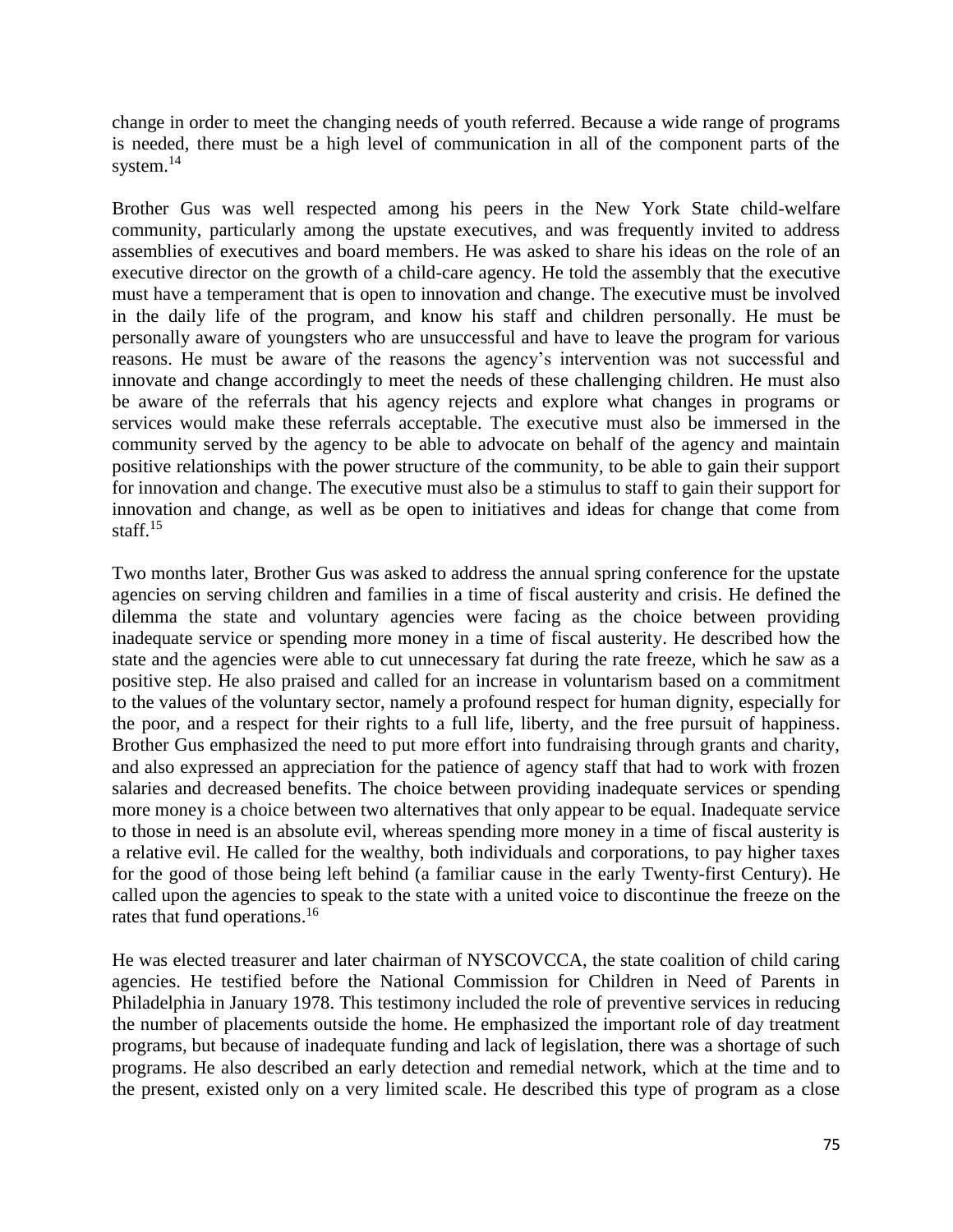linkage between clinical social workers and school systems. A complete and full-time clinical service unit would be established in every school. Teachers' observations of a child's behavior and progress would serve as a form of "detection network" which would result in an assessment of the child and family by the clinical staff, who would then recommend what services to the child and family would help strengthen that family. He saw these clinical units as existing in both elementary and secondary schools. Besides lack of funding for these programs, Brother Gus felt that "constricted thinking" was a barrier to starting these programs. By "constricted thinking" he was referring to the attitude that a school is not a social service agency that schools are for academics, and also to professional territoriality and legal definitions.<sup>17</sup>

Brother Gus completed his tenure at La Salle School in 1981 to become the director of senior Brothers in Lincroft, New Jersey. However, he was invited back to address the "state of childwelfare" to board members from four upstate New York agencies in 1982. He reiterated his conviction that one size does not fit all and services must evolve to meet the changing needs of young people. He lamented the decrease in funding and rigid governmental oversight that resulted from the fiscal crisis of the 1970's, but he observed that there was recent improvement in both of those areas. He concluded

The future belongs to boards that are knowledgeable, that continue to create comprehensive services, which raise new funds continually for the creation and operation of new programs, and that exercise political influence as concerned taxpayers on behalf of voluntary agencies for the child of their community.<sup>18</sup>

Brother Gus' concerns for the spiritual development of youngsters while he was at La Salle are summarized in his comments published in *The Evangelist*. On understanding Jesus and spirituality:

I spent a lot of time with kids who are almost hostile to this understanding. At least they're very much unready to understand. Their stomachs aren't empty, but often their hearts are, and their heads are cluttered. Filling their hearts, clearing their heads, that's the best way to help them understand what I want to teach them. These are my children.<sup>19</sup>

### **Brother Gus: The Lasallian Scholar**

While still at La Salle School in 1980, Brother Gus read a letter from the Superior General in which the latter referred to a doctoral dissertation by Brother Othmar Würth, FSC at the University of Fribourg in Switzerland. The dissertation was written in French, with the English translation being "The Pedagogy of Saint John Baptist de La Salle: A Contribution to the History of the Education of the Handicapped." Brother Othmar used sources such as Saint La Salle's *The Conduct of the Christian Schools* and Canon Blain's biography of Saint La Salle, as well as materials from archives in Rouen, France, and at the Brothers' Generalate in Rome. Brother Omar described the specialized educational work of the Brothers at St. Yon in Rouen, which was the center of the Brothers' Institute during much of the Eighteenth Century until the French Revolution. Brother Othmar describes the maladjusted child and the programs that addressed their needs at St. Yon. Besides a traditional school program, St. Yon housed a working farm, a Brothers' retirement community, a novitiate, as well as detention programs for juvenile and adult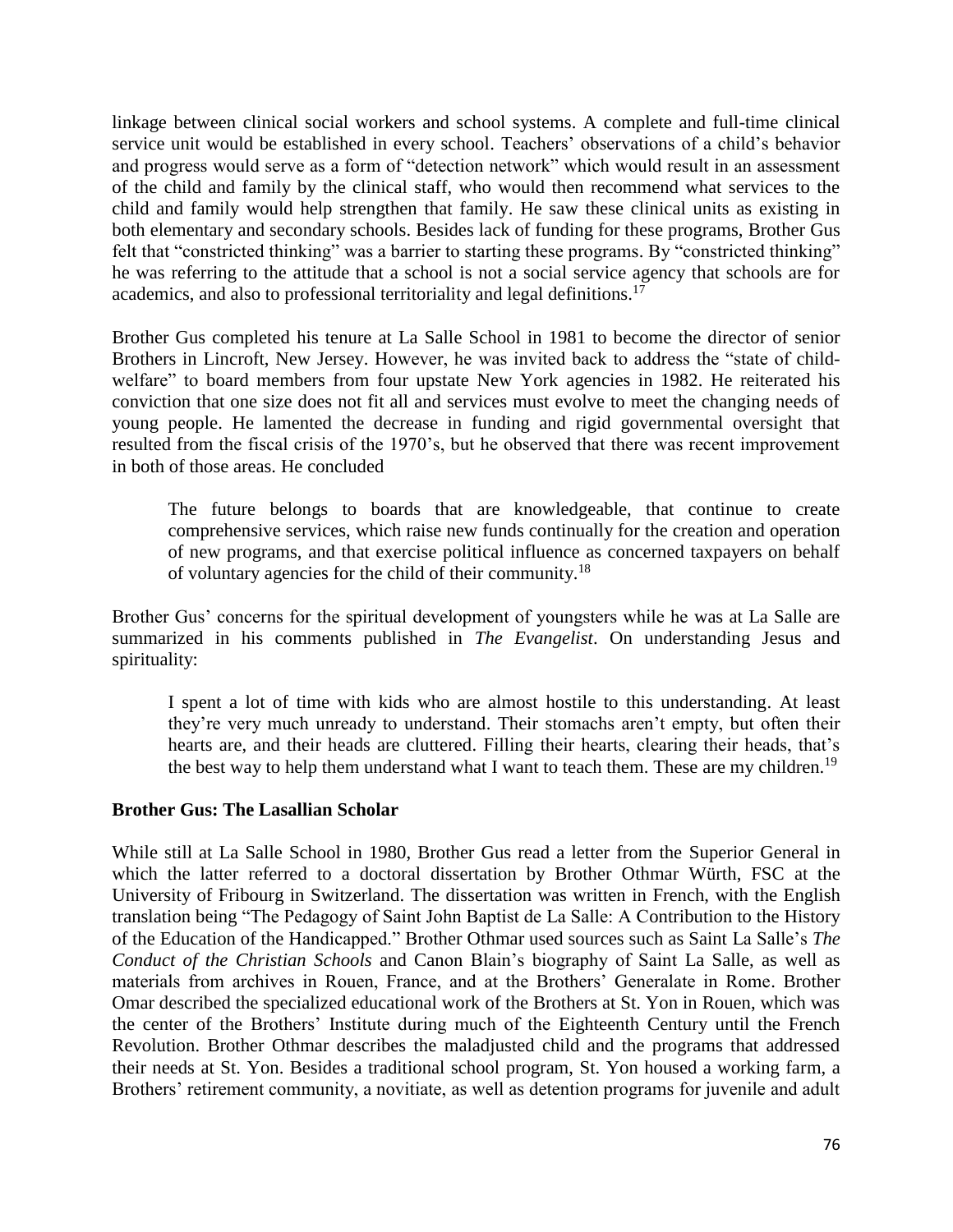offenders. Brother Gus felt it was important to translate this dissertation into English for an American audience, especially because of the increased focus on working with children and adolescents with learning disabilities, emotional disturbance, and problems of drug use and delinquency. His original intent was to spend six months translating the work but the team at Lasallian Publications decided, with Brother Othmar's permission, to adapt the dissertation into a book entitled *John Baptist de La Salle and Special Education: A Study of St. Yon*. The book was published in 1988 with Brother Omar credited as author and Brother Gus as translator.<sup>20</sup>

In 1983, Brother Gus coordinated the poverty committee for the New York District. The committee, consisting of eight brothers, met in March 1983 in order to formulate a proposal for revising chapter eight of the 1966–67 version of the Rule of the Brothers of the Christian Schools, which addresses the vow of service to the poor through education. Brother Gus and the committee believed the New York District had a special reason for proposing this revision beyond updating the text, namely that this topic tended to polarize the discussion at the New York District Chapters for several years, and the intention of the revision would be to unite rather than divide. Brother Gus and his committee believed the General Chapter of 1966–67 and the Commission on the Rule intended to include the Institute's two special vows, that of stability and service of the poor through education under the vows of poverty and obedience. However, the Second Vatican Council issued the document *Perfectae Caritatis*, which placed emphasis on the value of the individual charism of each religious congregation only three months before the close of the Council. This led the Brothers capitulants of the 1966−67 General Chapter to appreciate the value of the two special vows, but by that time the revision of the Rule was in its final draft and the vow of service of the poor through education was not given the attention it was due. The members of the poverty committee also believed the underlying theology of service to the poor developed considerably since 1967.

The poverty committee described the vow to service of the poor through education as the specific characteristic of the Brothers of the Christian Schools, the rationale of which is that "All persons… have an inviolable dignity and are worthy of inalienable love and care, especially those who are most in need." The committee goes on to state that the Brothers were founded for the distinct purpose of conducting schools for children who could not afford tuition. Over time, in response to the need for children to receive a Christian education, the Church authorized the Institute to conduct an increasing number of tuition-charging schools. The committee goes on to say that providing education to those who cannot pay tuition still is the preferred service of the Institute. The Brothers therefore, show a special concern for those who lack material goods, personal talent or human affection, regardless of social class. "The Brothers who conduct schools for those who can pay tuition serve the poor through education by giving the students a Christian understanding of social justice, inspiring them by word and example to promote justice in the world as a constituent dimension of the Gospel." The proposal goes on to boldly recommend that every Brother, community, and the District regularly assess the current ministries to see where the number of Brothers could be reduced in order to develop new educational programs for the poor. Brother Gus will recapitulate this theme in his 1990 letter to the New York District Chapter, and it will also be expressed in the annual pastoral letter of Superior General Brother John Johnston in 1992. The goal would be for the majority of Brothers to be directly involved in educational service with the poor at home or abroad.<sup>21</sup>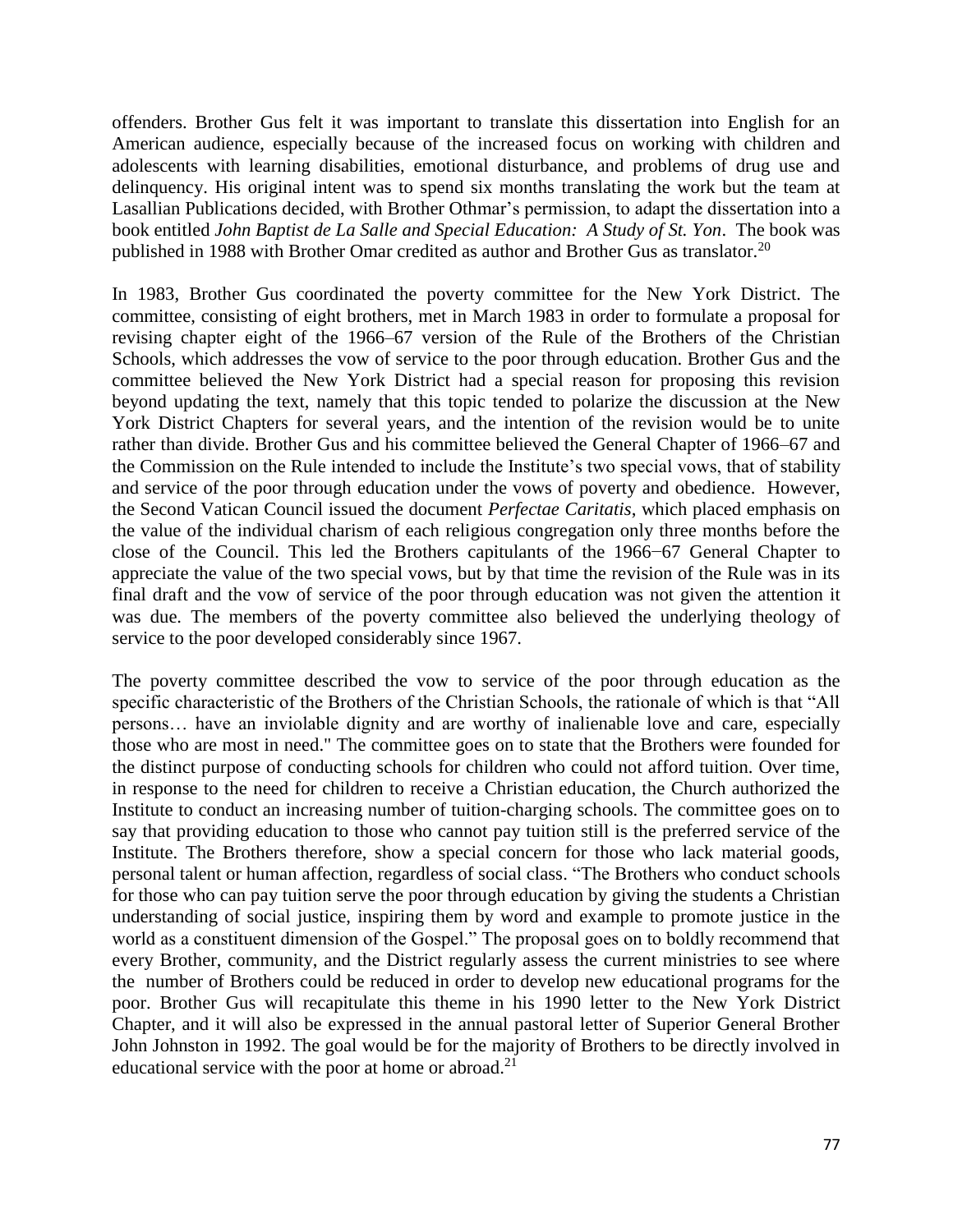During the ensuing years, Brother Gus made many presentations to the Brothers at the novitiate in Skaneateles, New York, the participants of the spiritual renewal center at Sangre de Cristo, New Mexico, and he collaborated with his friend and former student, Brother Luke Salm, at the Buttimer Institute, Session I, for several summers in Moraga, California. Brother's handwritten notes and outlines, with plenty of annotations and updates, are available at the DENA archives at Manhattan College, New York.

Brother Gus addressed the characteristics of Lasallian schools at the first Baltimore District Lasallian Education Workshop held in Adamstown, Maryland, in 1988. While speaking of the relationships of the teacher and student, and particularly the at-risk student, Brother Gus writes:

This affective bond between the teacher and the student, motivated by being a minister of God, has been historically the hallmark of the Lasallian School. It has been proven especially in the concern for the less fortunate student, the less gifted, the least attractive, those who are poor in any one of several ways. It is when the teachers have the ability to reach out and become truly helpful to these students that the Lasallian School can be recognized as authentic…. "Lasallian teachers take the time and effort to know their students individually and to treat them as unique individuals, relating to them beyond the exigencies of the subject matter and the strictly academic demands of knowledge, performance and exam results. They seek to touch the heart, that is, the whole person of the student. $22$ 

Brother Gus wrote an article entitled "Thirty Years of Evolution in the Service of the Poor," in *Lasallianum*; an Institute periodical published in three languages and distributed worldwide. The Brother delegates of the 1967 session of the General Chapter adopted a position paper emphasizing the service of the poor. Brother Gus describes their position as "revolutionary" for the time. He again asserted that the 1967 and 1977 Rule of the Brothers gave service of the poor short shrift. He applauds the evolution of the Rule in 1986 where the vow was changed to "conduct together and by association schools for the service of the poor," as well as additional discourse on this principle.

Although the Districts and Regions of the Institute were required to develop a plan for service of the poor, it was the initiative of individuals or small groups of Brothers and colleagues that developed new programs or intensified and upgraded existing programs for service of the poor during the thirty years following the 1966−67 General Chapter. Brother Gus went on to highlight a gathering of thirty-seven Brothers and twenty-one colleagues who were providing direct service to the poor and who represented twenty schools and agencies nation-wide. The initiative for this meeting came from one individual Brother and not from any District or Region. The participants discussed Lasallian spirituality and its preferential option for the poor, as well as plans for future collaboration between the programs.<sup>23</sup>

Brother Gus composed a two-page memorandum to the New York District Chapter in January 1990. He requested to either be permitted to address the delegates, or at the very least, to have his memo read publicly. He was a member of the District formation committee at the time, and was concerned with the sharp decrease in the number of vocations to the Brothers during the prior twenty years. He had high praise for the Brothers who served on the formation teams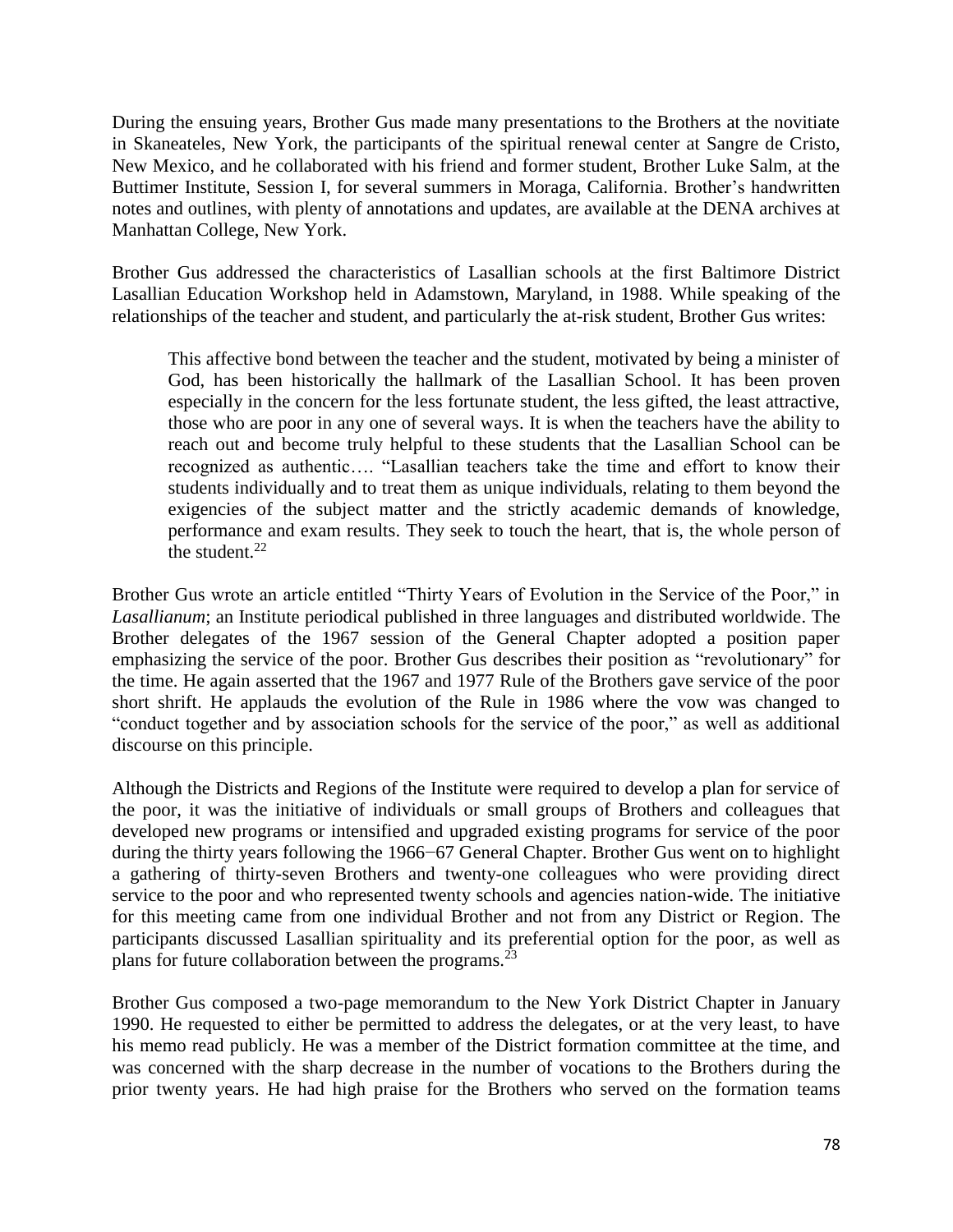during those years and described their work as "intelligent and heroic." But he said trying to improve these programs is "pretty much like rearranging the clubs in my golf bag in order to lower my handicap." He agreed that we were attracting fine men and women to work in our Lasallian schools who would largely be replacing the Brothers over the next twenty years. He wrote that the Brothers run excellent middle class largely college preparatory schools, but that particular type of work was not attracting vocations. He boldly predicted that young men would be attracted to the Institute if we returned to the characteristics of our founding charism, namely explicit religious education (catechesis) and direct service of the poor, which he believed the Brothers had all but abandoned. He attributed three reasons for this, namely we have not meditated deeply enough on the Gospel, we have not been sensitive to young people's hunger for the faith and the "dire needs of the poor at our doorsteps and in our overseas apostolates."<sup>24</sup>

During the last two decades of his life, Brother Gus worked on translating or editing a number of works either written by Saint John Baptist de La Salle, or his followers on the Lasallian mission and the preferential option for the poor. He gave many talks and lectures on this, his favorite topic. He was well ahead of his time in emphasizing that programs in child-welfare need to be individualized to the needs of the youth in care, the central role of the relationship between the youth and the direct care worker in bringing about growth, and bringing the youth closer to "salvation." He acknowledged that the youth who need residential treatment were the victims of trauma, and he called for research and program development for delinquent girls. Brother Gus left us on May 1, 2013 at the age of 99. Coincidentally, there was a collaborative meeting of six child-welfare and juvenile justice agencies of the District of Eastern North America, the Lasallian Association of Family and Youth Services (LAYFS), that same day.

### **Conclusion**

Brother Augustine Benedict Loes spent a lifetime of service as a De La Salle Christian Brother. According to his writings, his most cherished work was educational service of the poor, and informing other professionals of the importance of this work. He left behind many unpublished papers, which are preserved in sixteen file boxes in the archives at Manhattan College. He also translated and edited a number of published texts regarding the founding principles of the Brothers of the Christian Schools. During the eulogy for Brother Gus, Brother Colman Coogan reflected on his first meeting with Brother Gus at Lincoln Hall in 1963, and his compassionate treatment of both youth and staff. Brother Colman concluded his eulogy with the following words:

May I suggest that Brother Augustine's life might best be summed up by the concluding paragraph of the Introduction to the *Meditations for the Time of Retreat* that speaks of celebration paraphrased as: Celebration of life lived in openness to the Mystery of God; . . . celebration of gratitude for the goodness of God; . . . of the confidence of the minister in God's fidelity; . . . celebration of hope as the origin of his commitment; . . . and, the celebration of my own 'story' as a Paschal way of life.' May these words stand as a lasting tribute and commentary on the life of Brother Augustine Loes.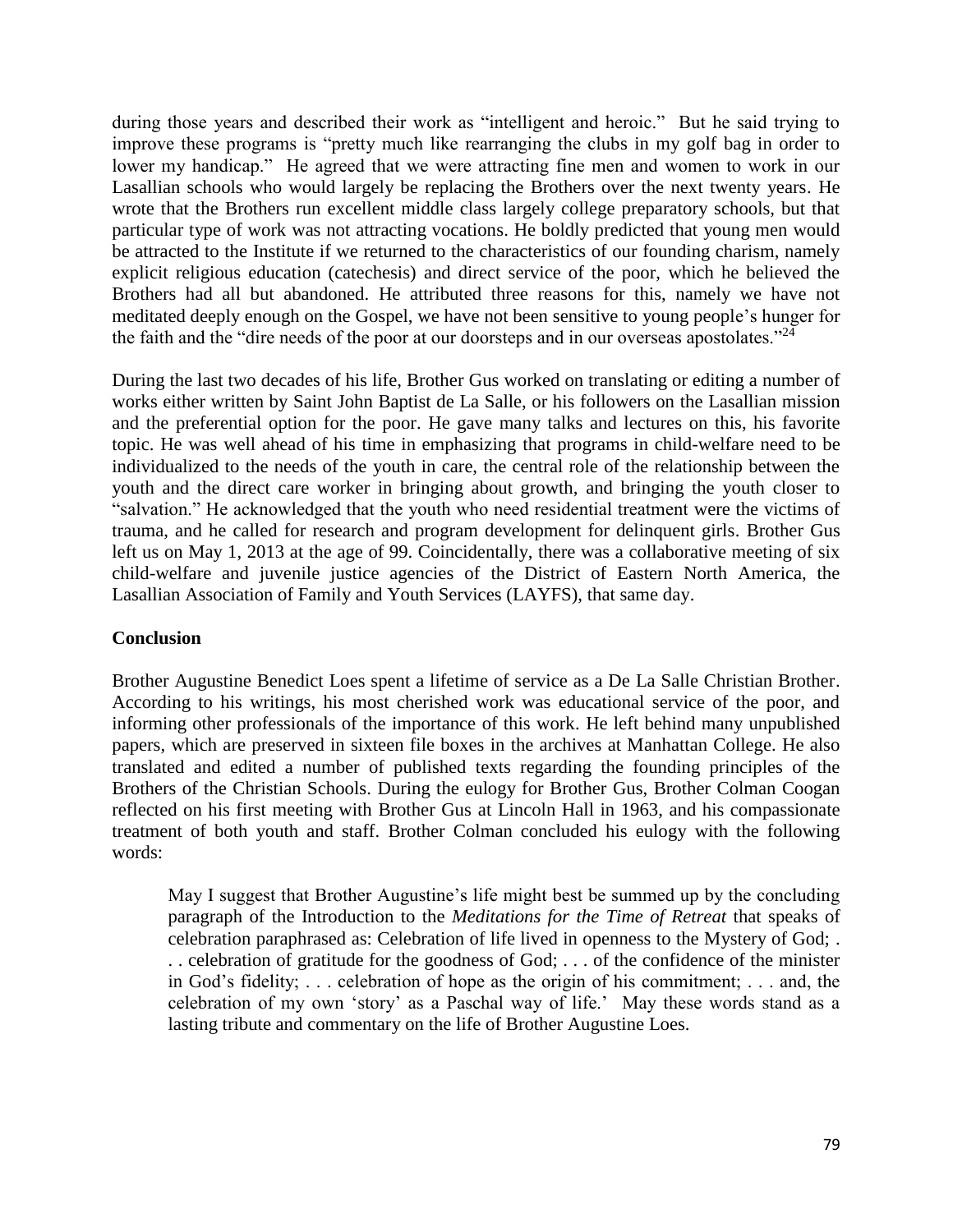#### **Endnotes**

1. Brother Philip Rofrano, FSC, is a retired founding Executive Director of Martin de Porres Group Homes (1974). He is also a licensed clinical social worker in the state of New York.

2. Loes, Augustine, "The History of My Spiritual Life" (2003), 1-2. \*MCA-AL B1 F2.

3. Loes, Mary, Undated Letter \*MCA-AL B1 F1.

4. Loes, Augustine, "My Most Meaningful Experience as a Brother" (1981) \*MCA-AL B1 F1.

5. Loes, Augustine, "The History of My Spiritual Life" (2003), 7. \*MCA-AL B1 F2.

6. Loes, Augustine, "The History of My Spiritual Life" (2003), 9-10. \*MCA-AL B1 F2.

7. Loes, Augustine, "The History of My Spiritual Life" (2003), 11. \*MCA-AL B1

F2.

8. Loes, Augustine, "The History of My Spiritual Life" (2003), 14. \*MCA-AL B1

F2.

9. Loes, Augustine, Position paper: "Finality of the Institute" (1967). \*MCA-AL B7 F12.

10. Loes, Augustine, "The History of My Spiritual Life" (2003), 16. \*MCA-AL B1 F2.

11. Nussbaum, Jeff, "The Night the City Saved Itself from Bankruptcy" *The New Yorker*, October 16, 2015

12. Luhrmann, Tanya, "A Perfect Test Case." *The New York Times Book Review*, March 25, 2001.

13. Loes, Augustine, "Testimony to the Temporary Commission on Child Welfare" (1975). \*MCA-AL B7 F9.

14. Loes, Augustine, "How to Improve Services to Court-Related Youth" (1977). \*MCA-AL B7 F9.

15. Loes, Augustine, "Role of the Executive Director…" (1976). \*MCA-AL B7 F9.